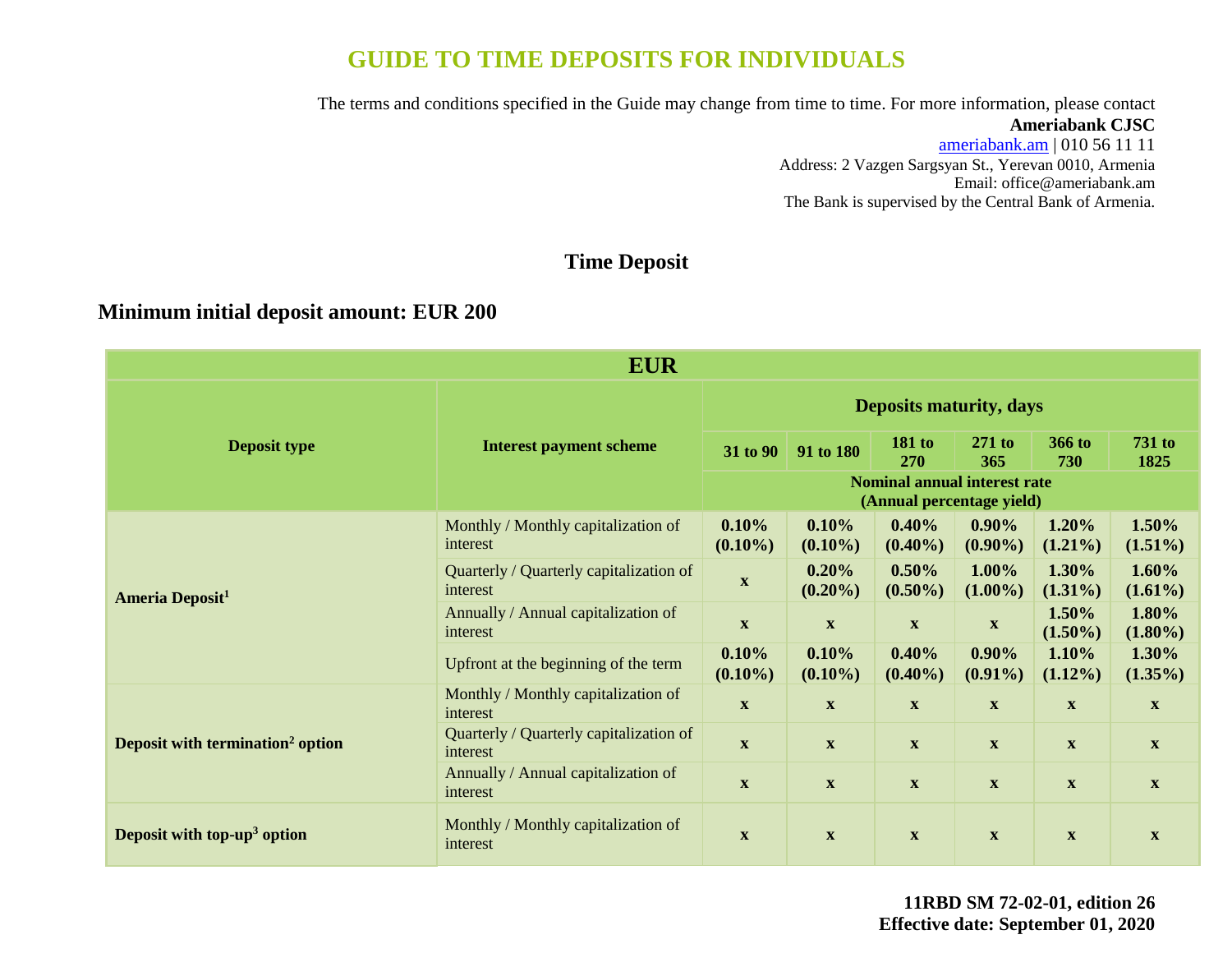|                                                                                                            | Quarterly / Quarterly capitalization of<br>interest | $\boldsymbol{\mathrm{X}}$ | $\boldsymbol{\mathrm{X}}$ | $\boldsymbol{\mathrm{X}}$ | $\boldsymbol{\mathrm{X}}$ | $\boldsymbol{\mathrm{X}}$ | $\boldsymbol{\mathrm{X}}$ |
|------------------------------------------------------------------------------------------------------------|-----------------------------------------------------|---------------------------|---------------------------|---------------------------|---------------------------|---------------------------|---------------------------|
|                                                                                                            | Annually / Annual capitalization of<br>interest     | $\boldsymbol{\mathrm{X}}$ | $\boldsymbol{\mathrm{X}}$ | $\boldsymbol{\mathrm{X}}$ | $\boldsymbol{\mathrm{X}}$ | $\boldsymbol{\mathrm{X}}$ | $\mathbf{X}$              |
|                                                                                                            | Monthly / Monthly capitalization of<br>interest     | $\mathbf X$               | $\boldsymbol{\mathrm{X}}$ | $\boldsymbol{\mathrm{X}}$ | $\boldsymbol{\mathrm{X}}$ | $\boldsymbol{\mathrm{X}}$ | $\boldsymbol{\mathrm{X}}$ |
| Deposit with partial withdrawal <sup>4</sup> option                                                        | Quarterly / Quarterly capitalization of<br>interest | $\boldsymbol{\mathrm{X}}$ | $\boldsymbol{\mathrm{X}}$ | $\boldsymbol{\mathrm{X}}$ | $\boldsymbol{\mathrm{X}}$ | $\boldsymbol{\mathrm{X}}$ | $\mathbf{X}$              |
|                                                                                                            | Annually / Annual capitalization of<br>interest     | $\boldsymbol{\mathrm{X}}$ | $\boldsymbol{\mathrm{X}}$ | $\boldsymbol{\mathrm{X}}$ | $\mathbf{X}$              | $\boldsymbol{\mathrm{X}}$ | $\mathbf{X}$              |
|                                                                                                            | Monthly / Monthly capitalization of<br>interest     | $\mathbf X$               | $\boldsymbol{\mathrm{X}}$ | $\boldsymbol{\mathrm{X}}$ | $\boldsymbol{\mathrm{X}}$ | $\boldsymbol{\mathrm{X}}$ | $\boldsymbol{\mathrm{X}}$ |
| Deposit with top-up <sup>3</sup> and termination <sup>2</sup><br>options                                   | Quarterly / Quarterly capitalization of<br>interest | $\boldsymbol{\mathrm{X}}$ | $\boldsymbol{\mathrm{X}}$ | $\boldsymbol{\mathrm{X}}$ | $\boldsymbol{\mathrm{X}}$ | $\boldsymbol{\mathrm{X}}$ | $\boldsymbol{\mathrm{X}}$ |
|                                                                                                            | Annually / Annual capitalization of<br>interest     | $\mathbf X$               | $\boldsymbol{\mathrm{X}}$ | $\boldsymbol{\mathrm{X}}$ | $\boldsymbol{\mathrm{X}}$ | $\boldsymbol{\mathrm{X}}$ | $\boldsymbol{\mathrm{X}}$ |
|                                                                                                            | Monthly / Monthly capitalization of<br>interest     | $\boldsymbol{\mathrm{X}}$ | $\boldsymbol{\mathrm{X}}$ | $\boldsymbol{\mathrm{X}}$ | $\boldsymbol{\mathrm{X}}$ | $\boldsymbol{\mathrm{X}}$ | $\mathbf{X}$              |
| Deposit with partial withdrawal <sup>4</sup> and<br>termination <sup>2</sup> options                       | Quarterly / Quarterly capitalization of<br>interest | $\boldsymbol{\mathrm{X}}$ | $\boldsymbol{\mathrm{X}}$ | $\boldsymbol{\mathrm{X}}$ | $\mathbf{X}$              | $\boldsymbol{\mathrm{X}}$ | $\mathbf{X}$              |
|                                                                                                            | Annually / Annual capitalization of<br>interest     | $\boldsymbol{\mathrm{X}}$ | $\boldsymbol{\mathrm{X}}$ | $\boldsymbol{\mathrm{X}}$ | $\boldsymbol{\mathrm{X}}$ | $\boldsymbol{\mathrm{X}}$ | $\boldsymbol{\mathrm{X}}$ |
|                                                                                                            | Monthly / Monthly capitalization of<br>interest     | $\boldsymbol{\mathrm{X}}$ | $\boldsymbol{\mathrm{X}}$ | $\boldsymbol{\mathrm{X}}$ | $\boldsymbol{\mathrm{X}}$ | $\boldsymbol{\mathrm{X}}$ | $\boldsymbol{\mathrm{X}}$ |
| Deposit with top-up <sup>3</sup> and partial<br>withdrawal <sup>4</sup> options                            | Quarterly / Quarterly capitalization of<br>interest | $\boldsymbol{\mathrm{X}}$ | $\boldsymbol{\mathrm{X}}$ | $\boldsymbol{\mathrm{X}}$ | $\boldsymbol{\mathrm{X}}$ | $\boldsymbol{\mathrm{X}}$ | $\mathbf{X}$              |
|                                                                                                            | Annually / Annual capitalization of<br>interest     | $\boldsymbol{\mathrm{X}}$ | $\boldsymbol{\mathrm{X}}$ | $\boldsymbol{\mathrm{X}}$ | $\boldsymbol{\mathrm{X}}$ | $\boldsymbol{\mathrm{X}}$ | $\boldsymbol{\mathrm{X}}$ |
| Deposit with top-up <sup>3</sup> , partial withdrawal <sup>4</sup><br>and termination <sup>2</sup> options | Monthly / Monthly capitalization of<br>interest     | $\boldsymbol{\mathrm{X}}$ | $\mathbf{X}$              | $\boldsymbol{\mathrm{X}}$ | $\boldsymbol{\mathrm{X}}$ | $\boldsymbol{\mathrm{X}}$ | $\boldsymbol{\mathrm{X}}$ |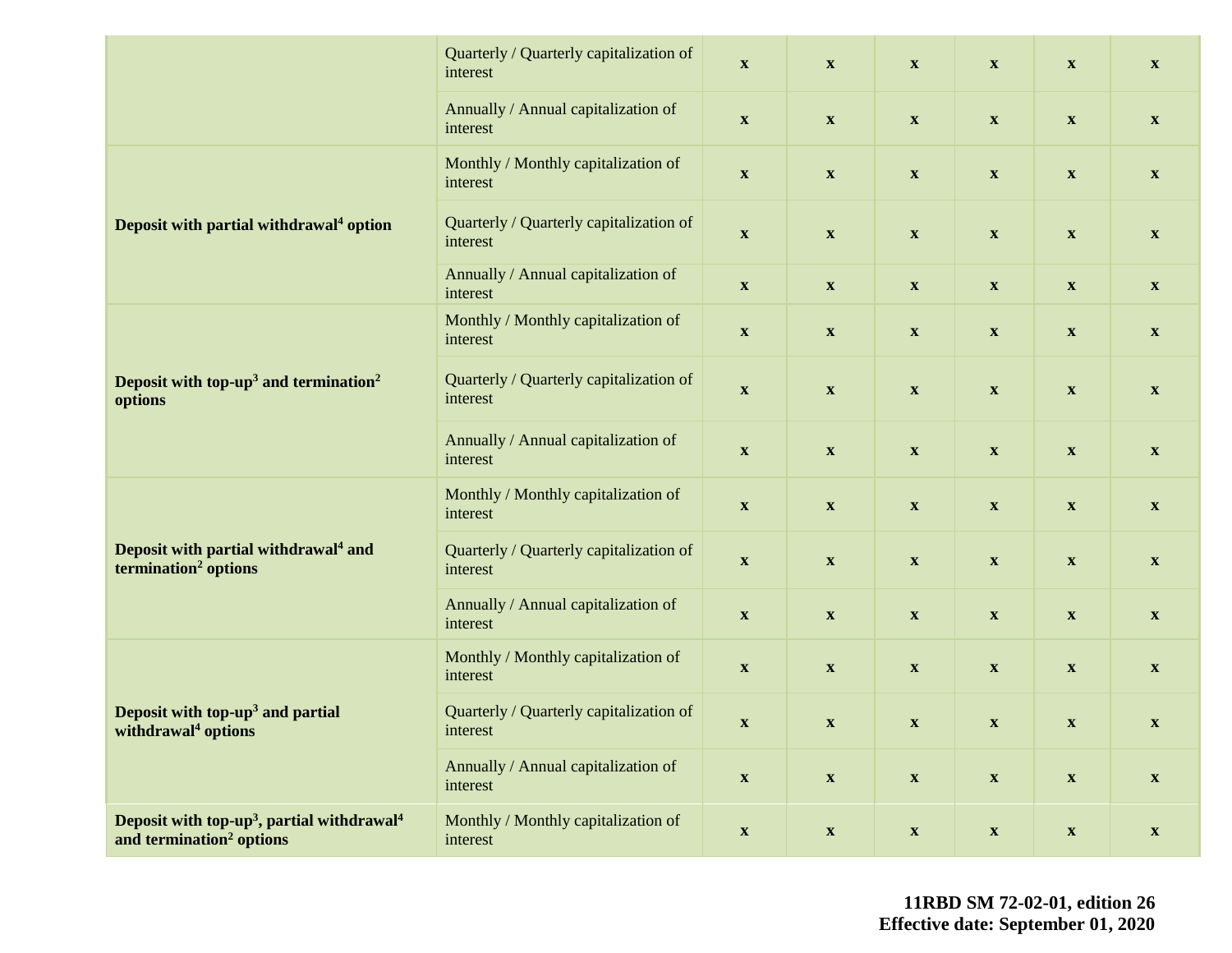| Quarterly / Quarterly capitalization of<br>interest | - 33 |  |  |  |
|-----------------------------------------------------|------|--|--|--|
| Annually / Annual capitalization of<br>interest     |      |  |  |  |

#### **ATTENTION!**

**THE INTEREST IS ACCRUED TO THE DEPOSIT AMOUNT AT THE NOMINAL INTEREST RATE. THE ANNUAL PERCENTAGE YIELD SHOWS THE INCOME YOU CAN EARN IF YOU MAKE THE MANDATORY DEPOSIT PAYMENTS AND RECEIVE THE ACCRUED INTEREST WITH THE SELECTED FREQUENCY.** 

ANNUAL PERCENTAGE YIELD IS CALCULATED BY THE FOLLOWING FORMULA:

$$
A = \sum_{n=1}^{N} \frac{K_n}{(1+i)^{\frac{D_n}{365}}}
$$

where

**i** is the narrowly defined effective rate (NDER)

**Kn** is n number of cash flows from the Bank's perspective

**N** is the number of cash flows related to that particular financial instrument

**A** is the initial amount attracted or provided

**Dn** is the period of receiving the nth cash flows expressed in the days elapsed from the day of the first flow (the day of first flow being the day of attracting or issuing the amounts)

Where there is X in any cell of the table, the respective condition is not applicable to that deposit type.

<sup>1</sup>**AMERIA DEPOSIT** is a standard deposit where the depositors (or a third party) may not add to or withdraw amounts from the deposit account throughout the term of the deposit agreement.

<sup>2</sup>If the depositor terminates the deposit agreement before the due date, the bank shall recalculate the accrued interest at the rate applicable to the selected deposit for the actual number of days elapsed as of the termination date. Partial termination of the deposit is not allowed.

If the deposit is requested back within a 30-day period after the start date, interest is recalculated at an annual rate of 0.1%.

In this case, the option of "payment of interest upfront at the beginning of the term" is not applicable.

<sup>3</sup>The client may top up the deposited amount throughout the term except the last 3 months. Maximum allowed increase is 30% of initial deposit amount. If the deposit with a top-up option is renewed automatically, it will be considered a new deposit, and after the renewal the top-up restrictions shall apply in the same manner as they would apply to a new deposit with the same terms.

Funds transferred by third parties can be deposited in the name of the depositor provided the required details of deposit account are specified.

In this case, the option of "payment of interest upfront at the beginning of the term" is not applicable.

<sup>4</sup>The client can partially withdraw the deposited amount throughout the term except the first 3 months. Maximum allowed withdrawal is 30% of initial deposit amount. Interest accrued to the repaid amount shall not be recalculated.

If you withdraw a part of the deposit amount, we will provide you a deposit account statement. You will be required to confirm the receipt of the statement and actual decrease of the deposited amount with your signature.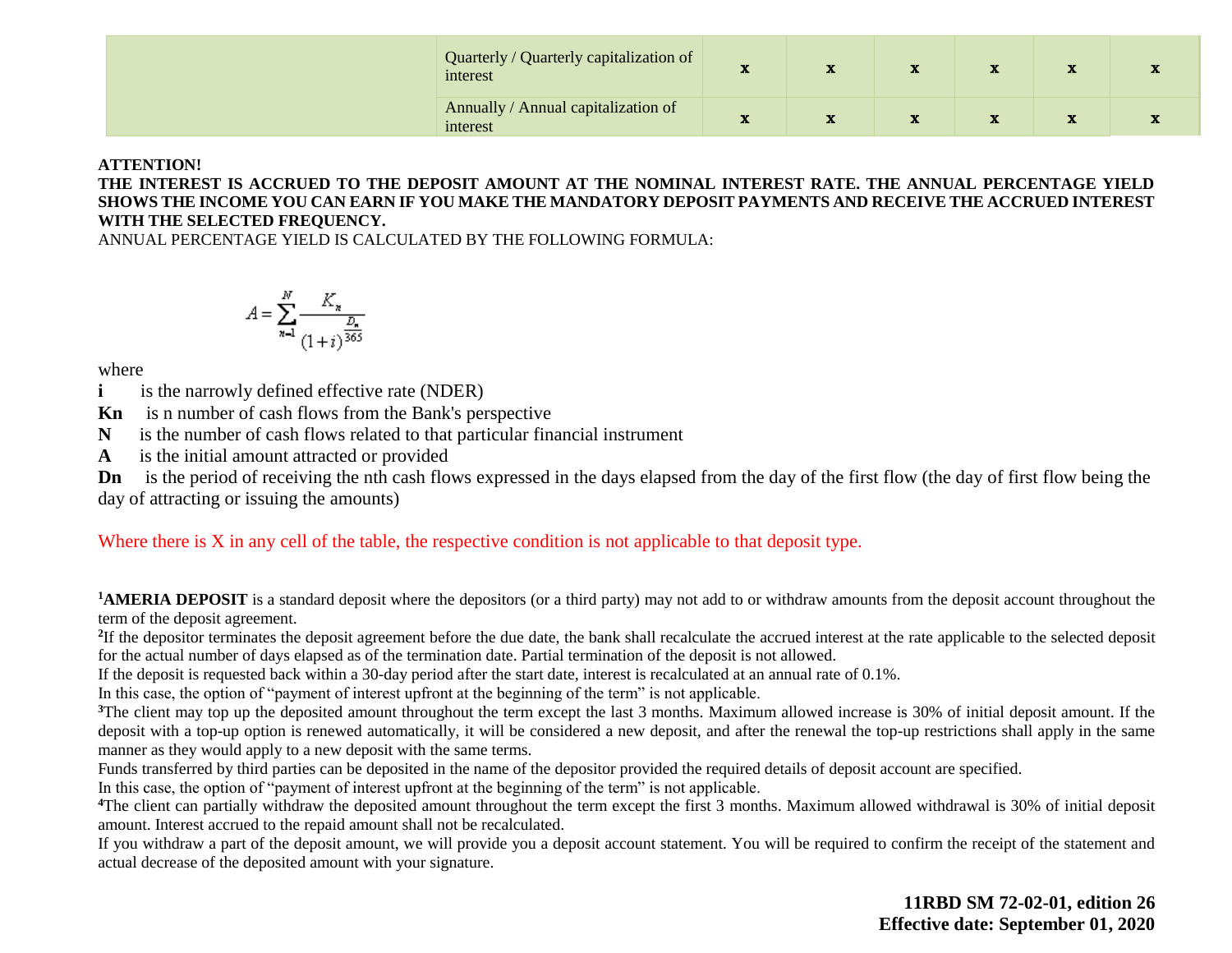In this case, the option of "payment of interest upfront at the beginning of the term" is not applicable.

**<sup>5</sup>**You may increase the deposit by up to AMD 10 million regardless of initially deposited amount. If the deposit with a top-up option is renewed automatically, it will be considered a new deposit, and after the renewal the top-up restrictions shall apply in the same manner as they would apply to a new deposit. Funds transferred by third parties can be deposited in the name of the depositor provided the required details of deposit account are specified. Top up, partial withdrawal and termination options are not applicable to cumulative deposits. Each client can have only one active deposit with accumulation option.

#### **Terms and conditions for deposits over AMD 2 billion or foreign currency equivalent are determined in accordance with applicable internal regulations of the Bank.**

#### **Additional benefits:**

We may, at our own discretion, provide to the depositor a loan or revolving or non-revolving line of credit on card (debit or credit) under the following conditions:

| Currencv                    | Interest rate                              | Loan (Line of credit) / Deposit (LTV) Ratio $1$ |
|-----------------------------|--------------------------------------------|-------------------------------------------------|
|                             |                                            |                                                 |
| Same as deposit currency    | Deposit rate $+4\%$                        | Up to $90\%$                                    |
| Other than deposit currency | The rate specified in Retail Lending Terms | Up to $70\%$                                    |
|                             |                                            |                                                 |

We will have the right to charge the amount of any overdue liabilities on credit card to the deposit account through direct debit (without prior consent of the depositor).

### **Terms and Conditions**

 $\overline{a}$ 

- 1. The payment of deposit to the bank is documented by a written instrument, e.g. bank deposit application-agreement.
- 2. The deposit may be made in the name of a third party. Such another person may be a minor. The designated third party may obtain the depositor rights upon completing a respective application-form and presenting their claim to us based on the specified rights. If the designated beneficiary of the deposit is a minor, the latter may claim the deposited amount only when he/she reaches the age of 18. Before that the same rights may be exercised by the minor's legal representative(s). Before we receive the third party claim based on the depositor rights, the deposit may be administered only by the signatory of the Application-Agreement who had made the deposit, subject to the instructions and conditions specified in the Application-Agreement.
- 3. For the depositor wishing to make a time deposit we will open an account in AMD. If the time deposit is made in foreign currency, we will open an account in the deposit currency as well. In the latter case no account opening fee is charged.
- 4. Account maintenance tariffs and terms are availabl[e here.](https://ameriabank.am/content.aspx?id=openning+and+service+of+bank+accounts+(retail)&page=99&itm=account&lang=28)
- 5. The list of documents and information required for opening a bank account and making a deposit is available **[here](https://ameriabank.am/userfiles/file/Account_openning_required_documents_2.pdf)**.
- 6. Acting in accordance with the Republic of Armenia Law "On Combating Money Laundering and Terrorism Financing" we may request you to provide additional information and documents for the customer due diligence based on the "Know your customer" principle, as well as ask you additional questions during verbal communication (if required so).
- 7. Agreements, covenants, cooperation or memberships of the Bank may have direct impact on the consumers (for example, according to the agreement executed with the US under the Foreign Account Tax Compliance Act (FATCA) the financial institution may collect additional information to find out whether you are a US tax payer).

<sup>1</sup> Deposit amount used for calculation of the ratio does not include interest paid at the beginning of term.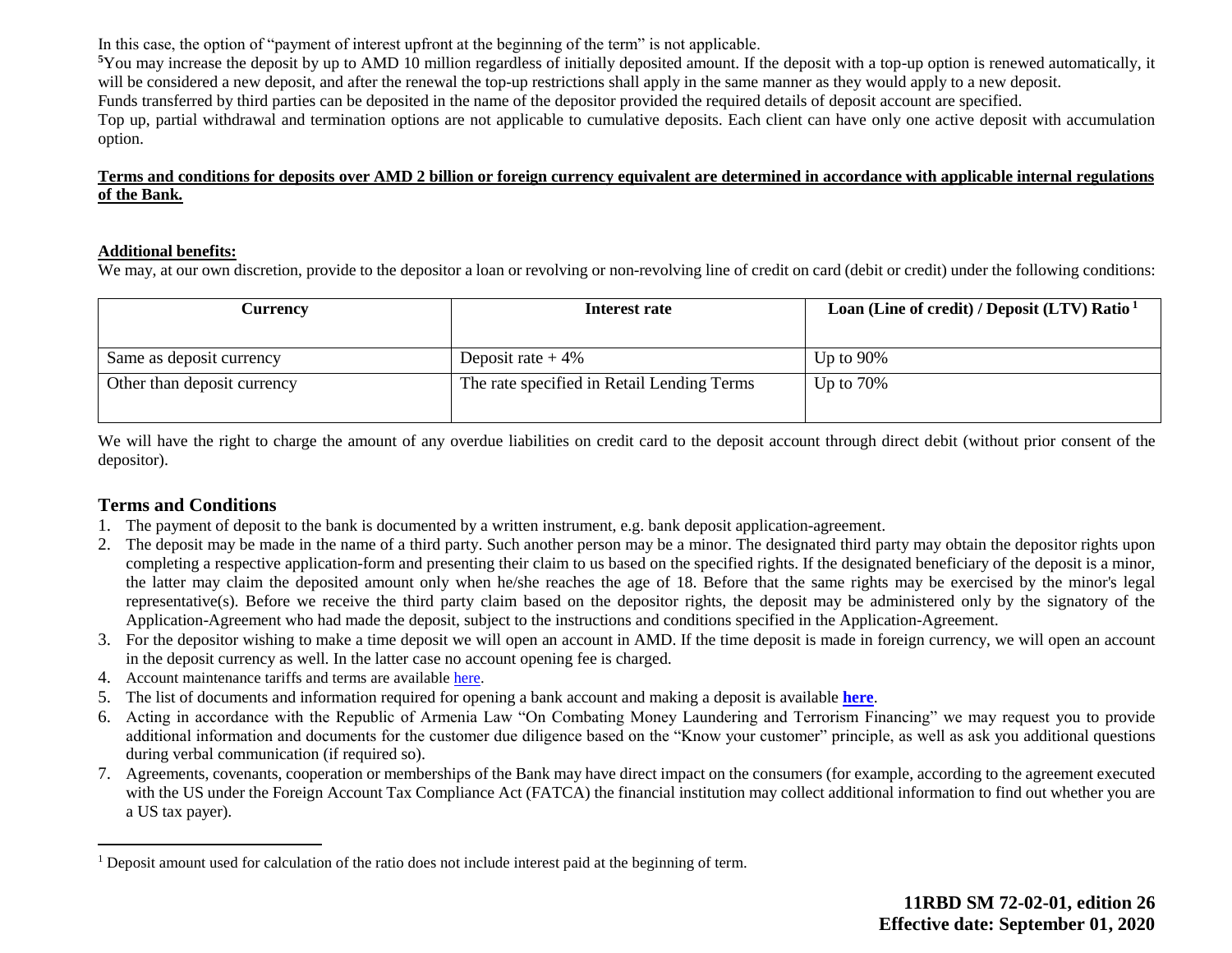8. We will provide you the statements of your accounts through communication channels and at frequency agreed between you and us and/or in accordance with the Armenian laws and regulations. **YOU HAVE THE RIGHT TO COMMUNICATE WITH A FINANCIAL INSTITUTION VIA THE CHANNEL YOU PREFER: BY REGULAR POST OR EMAIL. EMAIL IS THE MOST CONVENIENT WAY TO GET INFORMATION. IT'S AVAILABLE 24/7, FREE FROM RISK OF LOSS OF INFORMATION STORED ON PAPER AND IS MORE CONFIDENTIAL.**

Account statements are subject to the following terms.

| Fee for provision of account statement                                                                                                          |                                                                |
|-------------------------------------------------------------------------------------------------------------------------------------------------|----------------------------------------------------------------|
| Provision of up to 1 year-old account statements, copies of account statements or<br>other documents kept in electronic form                    | Free                                                           |
| Provision of more than 1 year-old account statements or copies of account<br>statements or provision of other documents kept in electronic form | AMD 5,000,<br>VAT included<br>per annual statement per account |
| Provision of more than 1 year-old account statement or other electronic document,<br>by emailing to the customer without stamp                  | AMD 3,000,<br>VAT included<br>per annual statement per account |

| Fee for delivery of account statement |                                 |
|---------------------------------------|---------------------------------|
| <b>By e-mail</b>                      | Free                            |
| By post within Armenia                | AMD 1,000 monthly, VAT included |
| By post outside Armenia <sup>2</sup>  | As per postal service bills     |

- 9. The Bank calculates interest using 365 as denominator.
- 10. Interest is accrued for the calendar days within the period starting on the day the deposit amount is accepted by us until the day preceding the day when the amount is returned to the depositor or is withdrawn from the depositor's account for another reason.
- 11. The interest is taxable at 10% or 5% pursuant to the tax legislation of Republic of Armenia or Nagorno Karabakh, respectively.
- 12. The interest may be paid according to the one of the following schemes as defined in the deposit agreement:

**7.1. Monthly payment:** interest is credited to the depositor's account on monthly basis from the deposit start date. Before payment of interest we will withhold the income tax.

**7.2. Monthly capitalization of interest**: net interest (after tax) is accrued to the deposit principal every month to the start date of the deposit or on the first banking day after that. Interest for each subsequent period is accrued to the sum of the previous month's interest and the principal.

**7.3. Quarterly payment:** interest is credited to the depositor's bank account on quarterly basis on the last day of the quarter. Before payment of interest we will withhold the income tax.

**7.4. Quarterly capitalization of interest**: net interest (after tax) is accrued to the deposit principal once a quarter to the start date of the deposit or on the first banking day after that. Interest for each subsequent period is accrued to the sum of the previous month's interest and the principal.

**7.5. Annual payment:** interest is accrued from the deposit start date and is credited to the depositor's account on annual basis on the last day of the year. Before payment of interest we will withhold the income tax.

**7.6. Annual capitalization of interest**: net interest (after tax) is accrued to the deposit principal once a year to the start date of the deposit or on the first banking day after that. Interest for each subsequent period is accrued to the sum of the previous month's interest and the principal.

 $\overline{a}$ 

<sup>&</sup>lt;sup>2</sup> The delivery is by regular mail.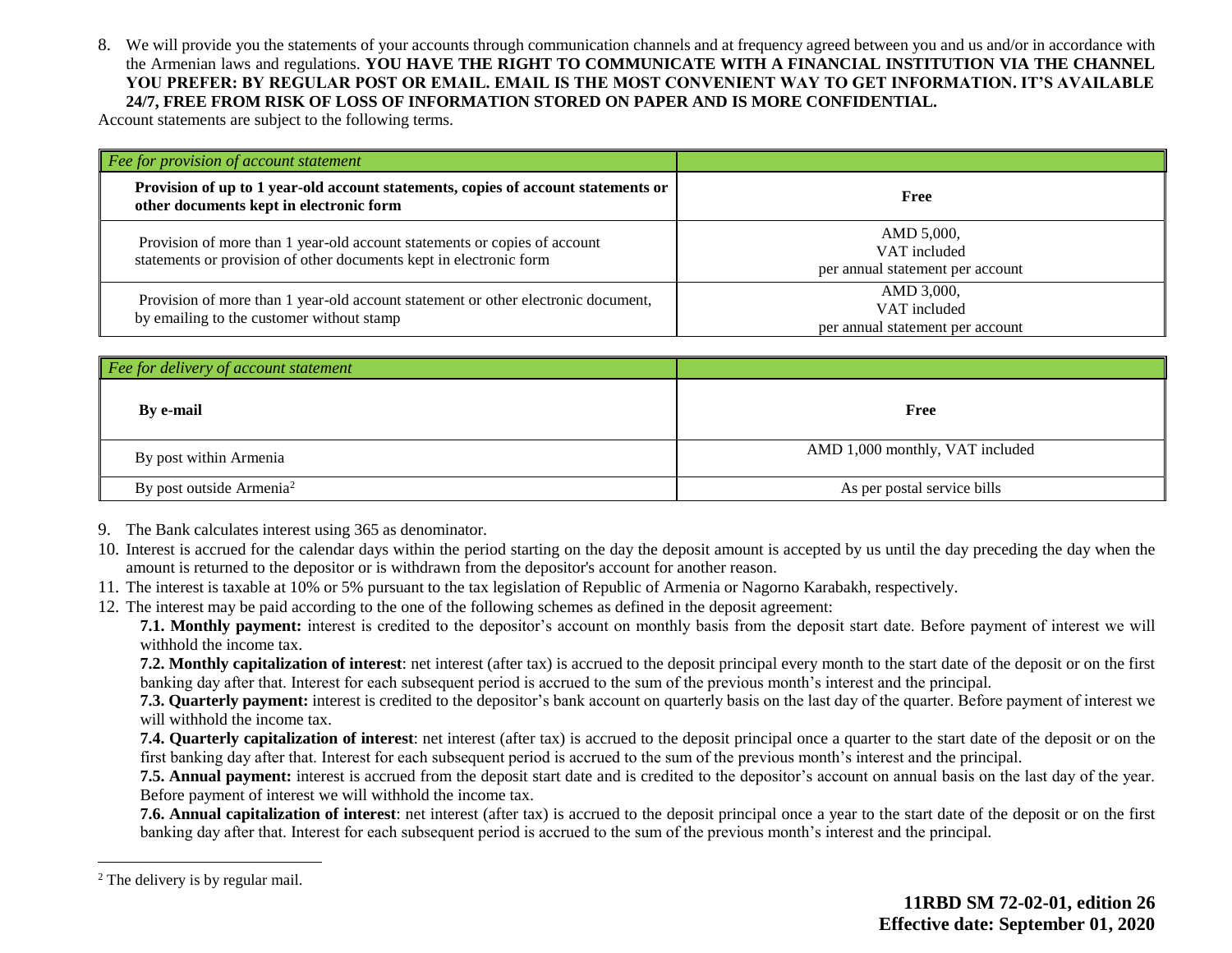**7.7. Interest payment upfront at the beginning of the term:** the interest for the entire term of the deposit is paid to the depositor's account upfront on the day the deposit was made. Before payment of interest we will withhold the income tax.

- 13. We will not, at our sole initiative and discretion, decrease the interest rate defined by the application-agreement during the deposit term.
- 14. The deposit application-agreement may be extended in cases and manner provided for thereby and Terms and Conditions of Deposits for Individuals.
- 15. We will repay the deposit, whether in whole or in part, forthwith upon request of the depositor. If the client terminates the deposit before the due date, we will recalculate and repay the amount based on the depositor's application. In this case, we will pay interest at a 0.1% annual interest rate instead of the rate defined by the deposit agreement. Any interest already paid that should have been charged back after recalculation shall be charged to the principal amount of deposit after deduction of interest calculated at 0.1% annual interest rate. This clause is applicable unless otherwise defined by deposit terms and/or deposit agreement.
- 16. If the depositor does not request to return the deposit amount upon the expiry of the deposit, then based on the option selected by the depositor in the applicationagreement either (i) the agreement is prolonged according to the terms specified therein and the rates effective in the bank at that moment, or (ii) the deposit is transferred to the depositor's bank account subject to applicable rates and fees.
- 17. In case of the depositor's decease, accrual of interest will continue until expiry of deposit agreement, after which we will transfer the deposit and accrued interest to the depositor's account. In this case, these amounts will be transferred to the heirs of the depositor upon submission of properly perfected and executed documents on property rights testifying to the fact of inheritance.
- 18. Repayment of deposits is guaranteed by the Deposit Guarantee Fund (location: 15 Khorenatsi St., 0010, Yerevan, Elite Plaza Business Center)in accordance with the Law of the Republic of Armenia "On Guarantee of Remuneration of Bank Deposits of Individuals". The Law defines the following terms of deposit guarantee:
	- For deposits in AMD only, the guarantee coverage is AMD 10.0 million.
	- For deposits in foreign currency only, the guarantee coverage is AMD 5.0 million.
	- For deposits both in AMD and foreign currency where the AMD-denominated deposit exceeds AMD 5.0 million, the guarantee coverage is up to AMD 10.0 million for AMD-denominated amount only.
	- For deposits both in AMD and foreign currency where the AMD-denominated deposit amount is less than AMD 5.0 million, the guarantee coverage is 100% for AMD deposit + difference between AMD 5.0 million and reimbursed amount in AMD for foreign currency deposit. Note, that
		- all AMD deposits with the Bank are considered one AMD deposit.
		- all foreign currency deposits with the Bank are considered one foreign currency deposit.
- 19. Any disputes and disagreements arising out of or in connection with the deposit application-agreement shall be resolved in accordance with the laws and regulations of the Republic of Armenia.
- 20. Your right to manage the funds on the account cannot be restricted, except where (i) funds are blocked or restricted or transactions through account suspended in accordance with the laws and regulations of the Republic of Armenia by request of the Service for Compulsory Execution of Judicial Acts or tax authorities based on court ruling or award, or (ii) this is envisaged by other agreements entered into by and between you and the Bank or by Republic of Armenia laws and regulations.
- 21. Funds on the account can be withdrawn without the client's instruction by request of the Service for Compulsory Execution of Judicial Acts and tax authorities based on court ruling or award, as well as in cases provided for by applicable Armenian laws and agreements entered into between the Bank and the client.
- 22. Terms and conditions of distance banking are presented in [General Terms and Conditions of Provision of Banking Services to Individuals,](https://ameriabank.am/content.aspx?id=openning+and+service+of+bank+accounts+(retail)&page=99&itm=account&lang=28) clause 3.
- 23. To find out more about the service network of the Bank, location and open hours of the branches, please clic[k here.](https://ameriabank.am/infrastructure.aspx?lang=28) Disagreements and disputes arising out of a property claim of which the value is within AMD 10,000,000 or foreign currency equivalent may be settled through the Financial System Mediator.**Attention!** Individuals are entitled to submit their claims arising out of the transaction between the financial institution and the consumer to the **[Financial System Mediator](https://ameriabank.am/Page.aspx?id=423&lang=33)**. Ameriabank has waived its right to dispute the decisions of the Financial System Mediator which is applicable only in relation to the claims, where the amount of the property claim does not exceed AMD 250,000 or its equivalent in another currency, and the amount of transaction does not exceed AMD 500,000 or its equivalent in another currency.
- 24. ATTENTION! "YOUR FINANCIAL DATABASE" IS AN ELECTRONIC SYSTEM AIMED AT FACILITATING SEARCHING AND COMPARISON OF THE SERVICES OFFERED TO INDIVIDUALS AND MAKING THE CHOICE EASIER FOR YOU. You may access the website at www.fininfo.am.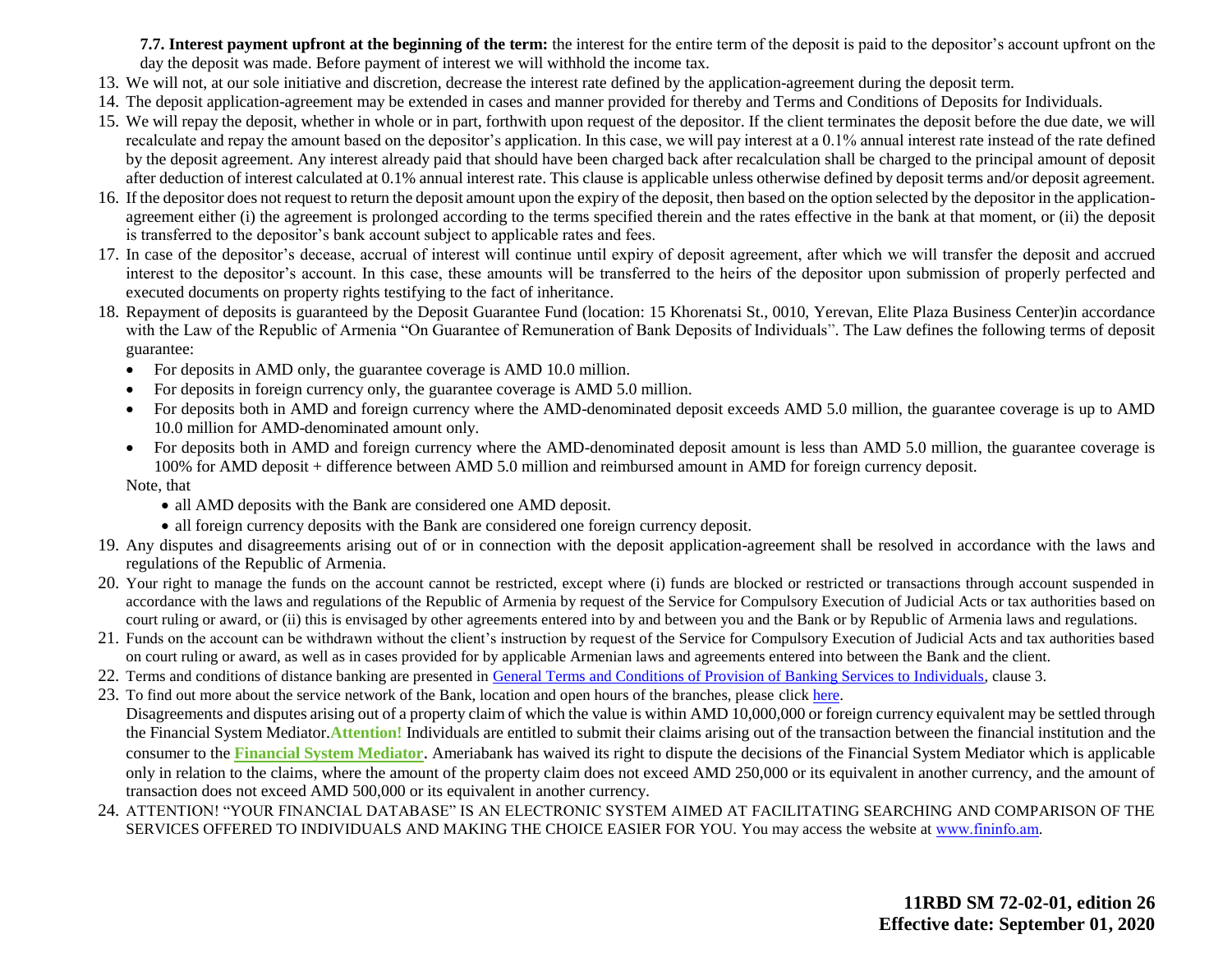| <b>Example 1.</b>                                   |                                                                               |
|-----------------------------------------------------|-------------------------------------------------------------------------------|
| Deposit type:                                       | Ameria Deposit                                                                |
| <b>Currency:</b>                                    | AMD                                                                           |
| Term and interest payment scheme:                   | 366 days, with the interest payable upfront at the beginning of the term      |
| <b>Deposit amount:</b>                              | AMD 100,000                                                                   |
| Annual simple interest rate:                        | 7.5%                                                                          |
| Deposit start date:                                 | 01/06/2020                                                                    |
| <b>Maturity:</b>                                    | 02/06/2021                                                                    |
| <b>Interest payment date:</b>                       | 01/06/2020                                                                    |
|                                                     | (the deposit will be effective for 366 days, the deposit payment date is left |
|                                                     | out)                                                                          |
| Interest to be paid                                 | $100,000 * 7.5/100/365 * 366 = 7,520.55$ AMD                                  |
| Net interest to be paid<br>(less $10\%$ income tax) | $7,520.55 - 7,520.55 * 10/100 = 6,768.50$ AMD                                 |

| <b>Example 2.</b>                          |                                                                           |
|--------------------------------------------|---------------------------------------------------------------------------|
| Deposit type:                              | Ameria Deposit with partial withdrawal option                             |
| <b>Currency:</b>                           | <b>AMD</b>                                                                |
| Term and interest payment scheme:          | 181 days, preferred interest payment scheme is quarterly capitalization.  |
| <b>Deposit amount:</b>                     | AMD 100,000                                                               |
| Annual simple interest rate:               | 6.9%                                                                      |
| Deposit start date:                        | 01/06/2020                                                                |
| <b>Maturity:</b>                           | 29/11/2020                                                                |
| <b>First interest capitalization date:</b> | 29/08/2020                                                                |
|                                            | (the deposit will be effective for 90 days)                               |
| Interest to be paid                        | $100,000 * 6.9/100/365 * 90 = 1,701.37$ AMD                               |
| Net interest to be paid                    | $1,701.37 - 1,701.37 * 10/100 = 1,531.23$ AMD                             |
| (less $10\%$ income tax)                   |                                                                           |
| Deposit principal                          | $100,000 + 1,531.23 = 101,531.23$ AMD                                     |
|                                            | On November 30, 2020, the depositor with drew AMD 21,531.23.              |
| Second interest capitalization date:       | 29/11/20                                                                  |
|                                            | (the deposit will be effective for 91 days (payment date is counted out), |
|                                            | during which the deposit principal will be AMD 101,531.23 for 1 day and   |
|                                            | AMD 80,000.00 for the remaining 90 days)                                  |
| Interest to be paid                        | $(101,531.23 * 6.9/100/365 * 1) + (80,000 * 6.9/100/365 * 90) = 19.19 +$  |
|                                            | $1,361.10 = 1,380.29$ AMD                                                 |
| Net interest to be paid                    | $1,380.29 - 1,380.29*10/100 = 1,242.26$ AMD                               |
| (less $10\%$ income tax)                   |                                                                           |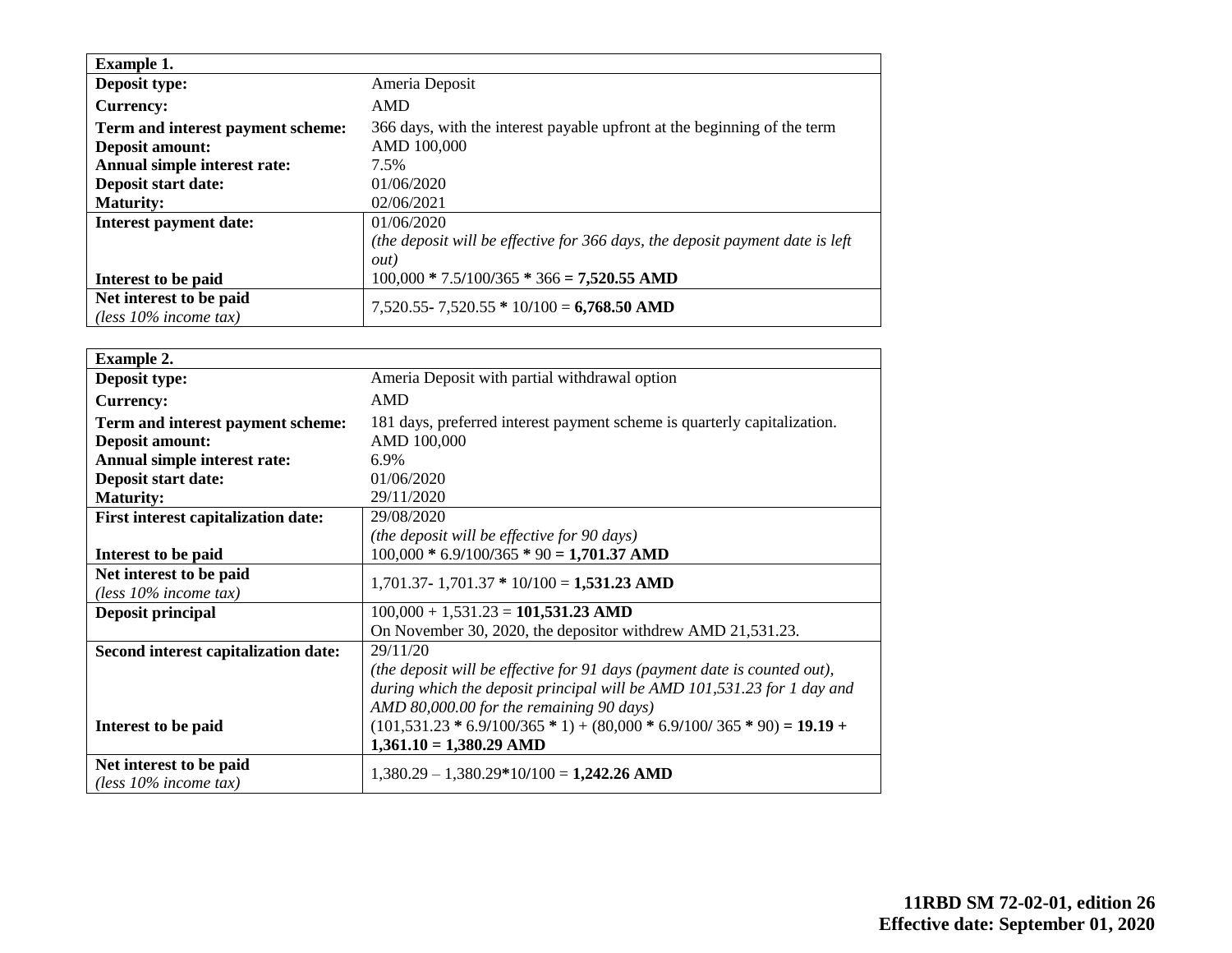| <b>Example 3.</b>                                   |                                                                                                 |
|-----------------------------------------------------|-------------------------------------------------------------------------------------------------|
| Deposit type:                                       | Ameria Deposit with termination and top-up options                                              |
| <b>Currency:</b>                                    | <b>USD</b>                                                                                      |
| Term and interest payment<br>scheme:                | 271 days, preferred interest payment scheme is quarterly payment.                               |
| <b>Deposit amount:</b>                              | <b>USD 10,000</b>                                                                               |
| Annual simple interest rate:                        | 2.2%                                                                                            |
| Deposit start date:                                 | 01/06/2020                                                                                      |
| <b>Maturity:</b>                                    | 27/02/2021                                                                                      |
| First interest payment date:                        | 29/08/2020                                                                                      |
|                                                     | (the deposit will be effective for 90 days)                                                     |
| Interest to be paid                                 |                                                                                                 |
|                                                     | $10,000 * 2.2/100/365 * 90 = 54.25$ USD                                                         |
| Net interest to be paid<br>(less 10% income tax)    | 54.25 - 54.25 * 10/100 = 48.82 USD                                                              |
| Second interest payment date:                       | 27/11/2020                                                                                      |
|                                                     | (the deposit will be effective for 90 days)                                                     |
| Interest to be paid                                 |                                                                                                 |
|                                                     | $10,000 * 2.2/100/365 * 90 = 54.25$ USD                                                         |
| Net interest to be paid<br>(less $10\%$ income tax) | 54.25 - 54.25 * 10/100 = 48.83 USD                                                              |
| Third interest payment date:                        | 27/02/2021<br>(the deposit will be effective for 91 days, the deposit payment date is left out) |
|                                                     |                                                                                                 |
| Interest to be paid                                 |                                                                                                 |
|                                                     | $10,000 * 2.2/100/365 * 91 = 54.85$ USD                                                         |
| Net interest to be paid<br>(less $10\%$ income tax) | 54.85 - 54.85 * 10/100 = 49.36 USD                                                              |

| <b>Example 4.</b>                |                                                                                   |
|----------------------------------|-----------------------------------------------------------------------------------|
| Deposit type:                    | Ameria Deposit with termination and top-up options                                |
| <b>Currency:</b>                 | USD.                                                                              |
| Term and interest payment        | 271 days, preferred interest payment scheme is quarterly payment.                 |
| scheme:                          |                                                                                   |
| <b>Deposit amount:</b>           | USD 10.000                                                                        |
| Annual simple interest rate:     | 2.2%                                                                              |
| Deposit start date:              | 01/06/2020                                                                        |
| <b>Maturity:</b>                 | 27/02/2021. After 91 days, the depositor decided to terminate the deposit.        |
| <b>Termination date:</b>         | 31/08/2020                                                                        |
| Simple recalculation rate at the | 0.7% (according to the conditions of Ameria Deposit with top-up and               |
| time of termination:             | termination options and a term of 91 days)                                        |
| Interest payment date:           | 31/08/2020                                                                        |
|                                  | (the deposit will be effective for 91 days, the deposit payment date is left out) |